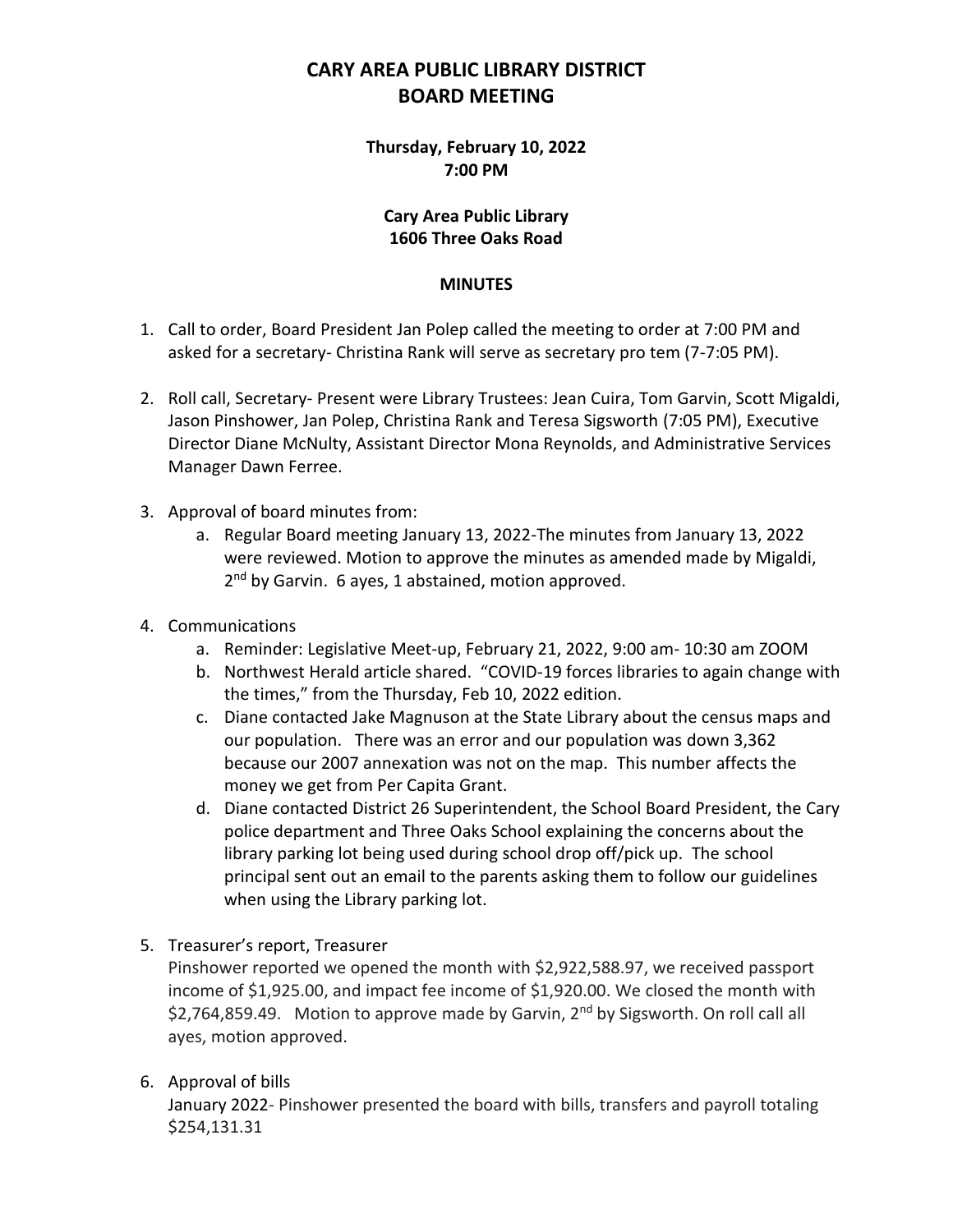We paid Cooperative Computer services \$15,209.85, KnowBe4 Security Training \$1,069.28, LANSNO Inc. \$2,915.00, and Sherman Mechanical, Inc. \$9,288.00. Motion to approve by Garvin, 2<sup>nd</sup> by Ciura. On roll call all ayes, motion approved.

- 7. Statistics and Reports
	- a. January statistics- Mona shared on OpenGov our statistics July & August of the current fiscal year. This is a work in progress and will be available on our website in the future. The statistics sheet in the packet has been modified to include more useful information such as homebound statistics, study room/meeting room use and program attendance. Our circulation is going up.
	- b. Dept. news- none
	- c. Current Library services

Masks- Feb 28 mask mandate in Illinois is planned to be lifted.

After discussing what other libraries plan to do, it was recommended that we:

- -Change the signs for the public to "recommend" wearing masks.
- -Recommend children's programs ages 2-5 wear a mask as they cannot be vaccinated at this time.
- -Require employees to provide proof of vaccination for their files.
- -Staff recommended to wear a mask if they are vaccinated and required to wear a mask if they are not vaccinated.

It was agreed that the Cary Area Library will go forward with the above recommendations starting February 28, 2022 in conjunction with the lifting of the Illinois mask mandate.

# 8. Unfinished Business

Humidification system is planned to be installed on Tues. Feb.  $22^{nd}$ . We will delay opening until 10:30 AM because it is a safety issue for anyone to be in the building while the crane is in use.

# 9. New business

a. Discuss and approve pursuing a delinquent library account

Diane has been in contact with Attorney Smith. We have a patron who has not returned items (Hot Spot Chromebook, frisbee golf set, portable PA system and several books) with a total of \$549.93. The cost includes replacement of the items and fees. We have been in contact with the patron and have not received payment. Two certified letters have been sent. The total is an amount that we feel we need to pursue.

Migaldi motioned "In order to protect the investment of the taxpayers of the Cary Area Public Library that we authorize Diane to pursue a criminal investigation and possible charges with the states attorney on this particular issue." 2<sup>nd</sup> by Sigsworth, On roll call 6 ayes, 1 nay. Motion carried.

b. Discuss board self-evaluation

Diane shared a board self-evaluation from 2008 with the Board members. Discussion was held and members felt there was some value in it. Diane will distribute thumb drives with the New Trustee information for the trustees who do not currently have them. Picking areas to start working on such as advocacy, decision making, and finance. Discussion was held on annexation and the Friends of the Cary Area Library (FOCAL) group.